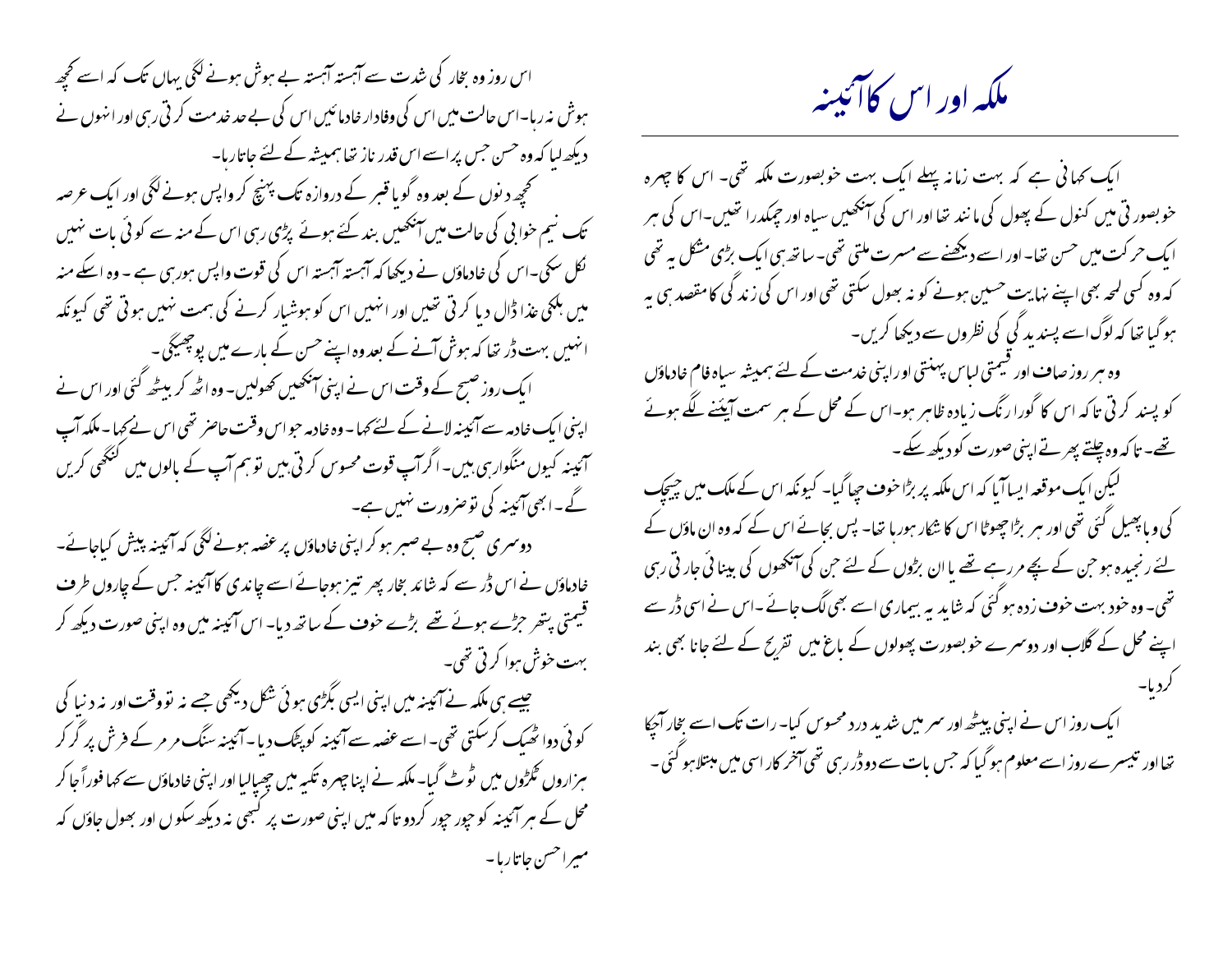کررہا ہو تو اس وقت بھی آپ اس آئینہ کو اپنے سے دور کردینا چاہیں گے اور دوسمری بات پر سوچنے لگیں گے تا کہ آپ اس برا ئی کے برُے خیال ہونے کو نہ مانیں۔ یہ بھی ممکن ہے کہ آپ گسی ایسی جگہ میں جہاں یا ئىبل سٹریف کی تعلیم دی جارہی ہے اور حب ان تعلیمات کا زند گیوں سے تعلق سنا ما جارہاہے توآپ سننا پسند نہیں کریں گے کیونکہ سننے سے آپ میں بیقراری کا پیدا ہوناصروری ہے۔اور جیسے ہی تعلیم ختم ہو تی ہے آپ سب کحچھ بھول جانا چاہتے بیں۔خدا کا کلام کھتا ہے کہ اس طرح سن کر بھول جانے والا شخص اس آدمی کی طرح ہے جو اپنی قدر تی صورت آئینہ میں دیکھتا ہے اور چلے جانے کے بعد فوراً بھول جاتاہے کہ وہ کیسا تھا۔اگرآپ جان بوحھ کر اس طرح بھول جانے کے عادی ہوگئے بیں نو" باری تعالیٰ کی سچائی" کے آئینہ کوآپ اپنے سے دور کرچکے ہیں ۔ جسے اس نے اس دنیا میں اس لئے بھیج دیا ہے کہ ہم اس میں اپنی صورت دیکھ کراصلاح کیا کریں۔

آپ اس آئیپنہ میں خود دیکھئے اور پہچانیے کہ یہ آپ پر کیاظاہر کرتا ہے۔ کیونکہ ان کے لئے حواس آئینہ میں اپنے اوپر گناہ کے نشانات کو دیکھ کر سٹرم اور افسوس محسوس کرتے ہیں بڑی امید ہے۔ وہ امید یہ ہے کہ آپ کے پاس ہی ایک ایسی ہستی کھڑی ہے جسے آپ اس آئینہ میں دیکھ سکتے ہیں اور حس کے صرف چھونے سے ایک نئی زند کی پیداہوجا تی ہے اور گناہ سے بدشکل کی ہوئی *آپ کی روح اس طرح* بدل جا تی ہے ۔حس طرح کہ خزاں کے پت *جھڑکے* بعد درخت نئی صورت یاجاتا ہے وہ ہستی سید ناعیسیٰ مسیح ہیں۔ اور حب ہم آپ کے محبت سے بھرے ہوئے جہرہ پراپنی نظریں حمائے ہوئے ہوتے ہیں تو ہم دیکھتے ہیں کہ باری تعالیٰ اپنے وعدوں میں سجا ہے۔ یعنی " پرورد گار اپنے لوگوں سے خوشنود رہتا ہے وہ حلیموں کو نجات سے زينت بُخْتُ كَا-" (زبور سْريف ركوع 149 آيت 4)-

## تعبير

بیچاری ملکہ۔ بھول جانے کی کوشش سے اس کے بگڑے ہوئے حسن میں کوئی تبدیلی نہیں ہوسکتی تھی اور نہ اس بگاڑ کو دوسمروں کی نظروں سے جھیا یا جاسکتا تھا۔ سوا اس کے کہ وہ ابنی نظروں سے اپنی بگڑی ہو ئی شکل خود نہ دیکھے۔اس کہا ٹی کو پڑھنے والے اس حقیقت کواچھی طرح سمجھ سکتے ہیں۔ کیا آپ کلام الہیٰ کی اس آیت سے واقف بیں جس کی عبارت بیہ ہے " گناہ لوہے کے قلم اور ہیرے کی نوک سے لکھا گیا ہے - ان کے دل کی تختی پر---- کندہ کیا گیا ہے-"(بائبل مثريف صحيفه حصرت يرمياه ركوع 17 آيت 1)-آپ اس جھوٹ کو بھول جانے کی کوشش کرسکتے ہیں جو پچھلے ہفتہ آپ نے کہا۔آپ اس نا فرما نی کو بھی جس کا کسی کوعلم نہیں اور اس حسد و نفر ت کو حوآپ کے دل میں چھپی ہو ئی ہے ہعلانے کی کوشش کرسکتے ہیں۔لیکن ان اعمال نے آپ کے دل پرایساٹھرا داغ چھوڑاہے جسے آپ کسی طرح مٹانہیں سکتے ۔کحچھ عرصہ بعد گناہ اپنے آپ کو چہرہ سے بھی ظاہر کروانے لگتا ہے ۔ وہ لڑ کی حبو فریب دیتی ہے اس کی اینکھیں اس کی دھو کہ دسی کو بتانے لگتی ہے۔ وہ لڑ کی حو ہر بات میں منہ پھلاتی رہتی ہے۔ اس کے ہو نٹ اپنی حالت بدل کر اس کے روٹھے پن کو ظاہر کرنے لگتے ہیں۔ وہ لڑ کی حبو عضہ کی علام ہوجا تی ہے ۔اس کی پیشا نی پر شکنیں پڑجا تی ہیں۔ بیہ تمام گناہ کی وہ ظاہر ی علامتیں بیں جنہیں باری تعالیٰ ہمادے دلوں پر کندہ شدہ دیکھتا ہے ۔ بعض ایسے آئیسے بیں حو گناہ کے ان نشانوں کو ہم پر ظاہر کرتے ہیں۔مثلاً حب آپ کی کوئی علطی پکڑی جاتی ہے تووہ ایک طرح کاآئینہ ہے ۔ حس میں آپ اپنے کو ویسا ہی دیکھ یاتے ہیں جیسا کہ دوسمرے آپ کو دیکھ رہے ہیں۔ بعض دفعہ آپ اس آئینہ پر عضہ ہوتے اور نفرت سے اسے زمین پر پٹک دینا چاہتے ہیں - یا حب آپ کاضمیر آپ کو کسی فعل پر ملامت